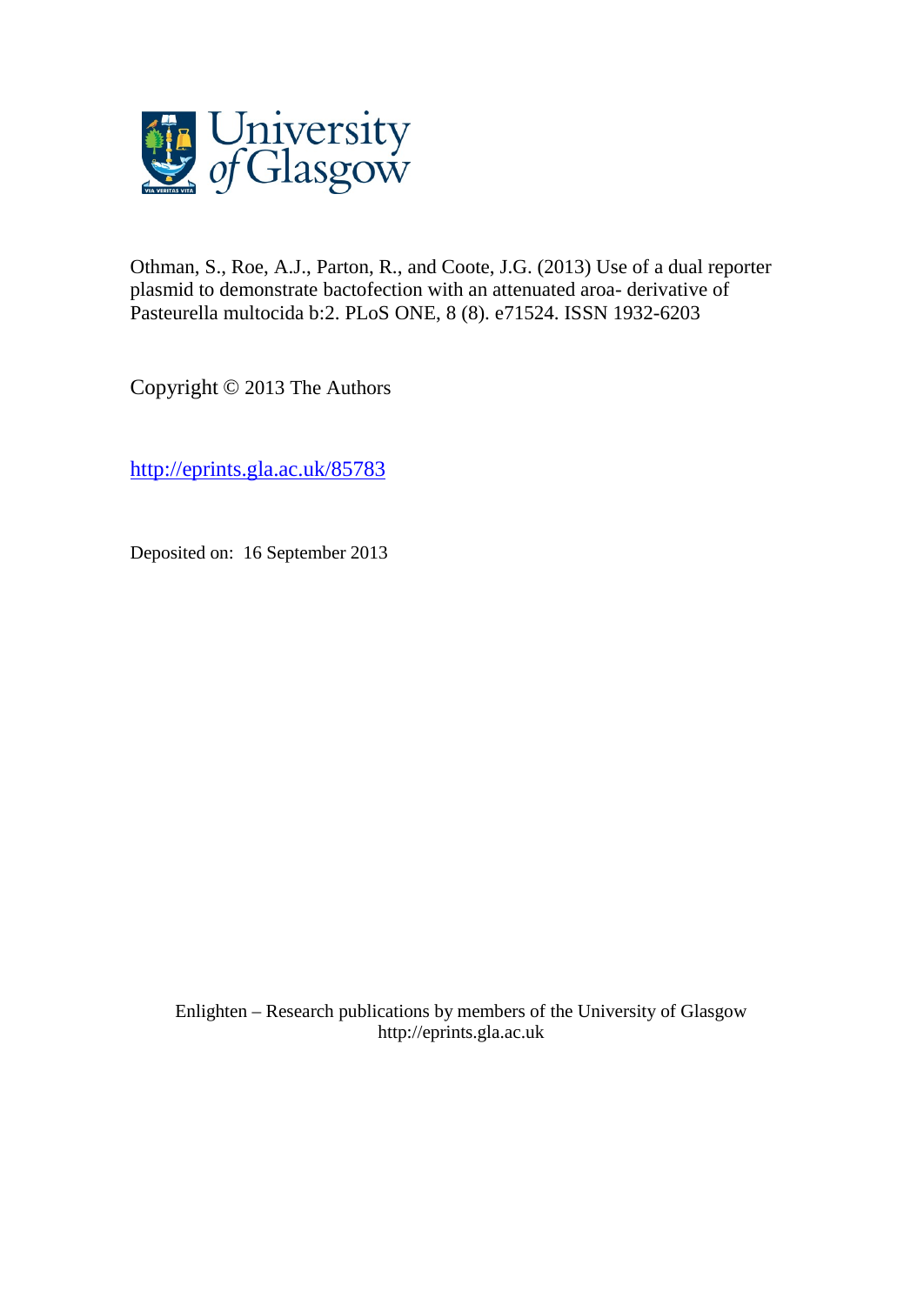# Use of a Dual Reporter Plasmid to Demonstrate Bactofection with an Attenuated AroA<sup>-</sup> Derivative of Pasteurella multocida B:2

## Sarah Othman<sup>\*¤</sup>, Andrew J. Roe, Roger Parton, John G. Coote

Institute of Infection, Immunity and Inflammation, College of Medical, Veterinary and Life Sciences, University of Glasgow, Glasgow, United Kingdom

## Abstract

A reporter plasmid pSRG has been developed which expresses red fluorescent protein (RFP) from a constitutive prokaryotic promoter within Pasteurella multocida B:2 and green fluorescent protein (GFP) from a constitutive eukaryotic promoter within mammalian cells. This construct has been used to determine the location and viability of the bacteria when moving from the extracellular environment into the intracellular compartment of mammalian cells. Invasion assays with embryonic bovine lung (EBL) cells and an attenuated AroA<sup>-</sup> derivative of Pasteurella multocida B:2 (strain JRMT12), harbouring the plasmid pSRG, showed that RFP-expressing bacteria could be detected intracellularly at 3 h post-invasion. At this stage, some EBL cells harbouring RFP-expressing bacteria were observed to express GFP simultaneously, indicating release of the plasmid into the intracellular environment. At 5 h post-invasion, more EBL cells were expressing GFP, while still harbouring RFP-expressing bacteria. Concurrently, some EBL cells were shown to express only GFP, indicating loss of viable bacteria within these cells. These experiments proved the functionality of the pSRG dual reporter system and the potential of P. multocida B:2 JRMT12 for bactofection and delivery of a DNA vaccine.

Citation: Othman S, Roe AJ, Parton R, Coote JG (2013) Use of a Dual Reporter Plasmid to Demonstrate Bactofection with an Attenuated AroA<sup>-</sup> Derivative of Pasteurella multocida B:2. PLoS ONE 8(8): e71524. doi:10.1371/journal.pone.0071524

Editor: Bruce W. Banfield, Queen's University, Canada

Received March 24, 2013; Accepted June 29, 2013; Published August 12, 2013

Copyright: @ 2013 Othman et al. This is an open-access article distributed under the terms of the Creative Commons Attribution License, which permits unrestricted use, distribution, and reproduction in any medium, provided the original author and source are credited.

Funding: SO is funded by Universiti Putra Malaysia (http://www.upm.edu.my/) and Ministry of Higher Education, Malaysia (http://www.mohe.gov.my/portal/). The funders had no role in study design, data collection and analysis, decision to publish, or preparation of the manuscript.

**Competing Interests:** The authors have declared that no competing interests exist.

\* E-mail: sarahothman@upm.edu.my

¤ Current address: Department of Cell and Molecular Biology, Faculty of Biotechnology and Biomolecular Sciences, Universiti Putra Malaysia, Serdang, Selangor, Malaysia

## Introduction

The numerous serotypes of *Pasteurella multocida* are associated with a variety of disease syndromes in a wide range of agricultural, domestic and feral animal species [1]. P. multocida serotypes B:2 and E:2 are associated with haemorrhagic septicaemia (HS) of cattle, water buffaloes and occasionally other species, resulting in major economic losses, mainly in South East Asia [2,3]. Several types of killed, whole-cell vaccines have been used for prevention and control of the disease including alum-precipitated vaccine and oil-adjuvant vaccine but, in general, immunity is short-lived. Countries where the disease is endemic resort to routine prophylactic vaccination. A live-attenuated vaccine for HS might be a better alternative vaccine as, by mimicking the ability of the pathogen to infect the host, but without causing disease, a more prolonged protective immune response may be induced. A liveattenuated vaccine developed by Tabatabaei et al. [4], by mutating a housekeeping gene aroA, proved to be highly attenuated yet protective in mice and in cattle [4–6]. In later work, Othman et al. [7] reported on the ability of the live vaccine strain to adhere to and to invade embryonic bovine lung (EBL) cells with an efficiency similar to the wild-type strain. The live vaccine strain was also able to survive intracellularly in the EBL cells for at least 7 hours.

The long term aim of the present work is to exploit the capacity of the live P. multocida aroA vaccine strain to invade mammalian cells in order to deliver plasmid DNA encoding a protective

antigen for another disease of the target animal, thus providing heterologous protection against both HS and a second disease. Bactofection, bacteria-mediated transfer of expressible DNA, is a promising approach to express plasmid-encoded heterologous proteins in different cell types, including phagocytic and nonphagocytic mammalian cells. Various studies have demonstrated bactofection with attenuated strains of invasive bacteria. For example, vaccination of mice with attenuated Salmonella typhimurium transformed with plasmid DNA encoding listeriolysin (a virulence factor of Listeria monocytogenes) induced specific antibody as well as T-cell responses to listeriolysin [8]. In a separate study, fluorescent dendritic cells (DC) were demonstrated after oral administration of S. typhimurium harboring plasmid DNA encoding green fluorescent protein (GFP). These data provided evidence that this delivery system could target relevant immune cells, leading to efficient induction of an immune response [9]. Mice vaccinated with an attenuated Shigella vaccine harbouring measles virus genes induced a vigorous measles virus antigen-specific response [10]. An attenuated L. monocytogenes strain has also been used for delivery of eukaryotic expression vectors to the cytoplasm of murine macrophage cell lines [11]. This technology has also been demonstrated with a plant pathogen, Agrobacterium tumefaciens, which contains a virulence plasmid that promotes transfer of an expression cassette from the plasmid into the plant. Although wounded plants are its natural targets, plasmid transfer by A.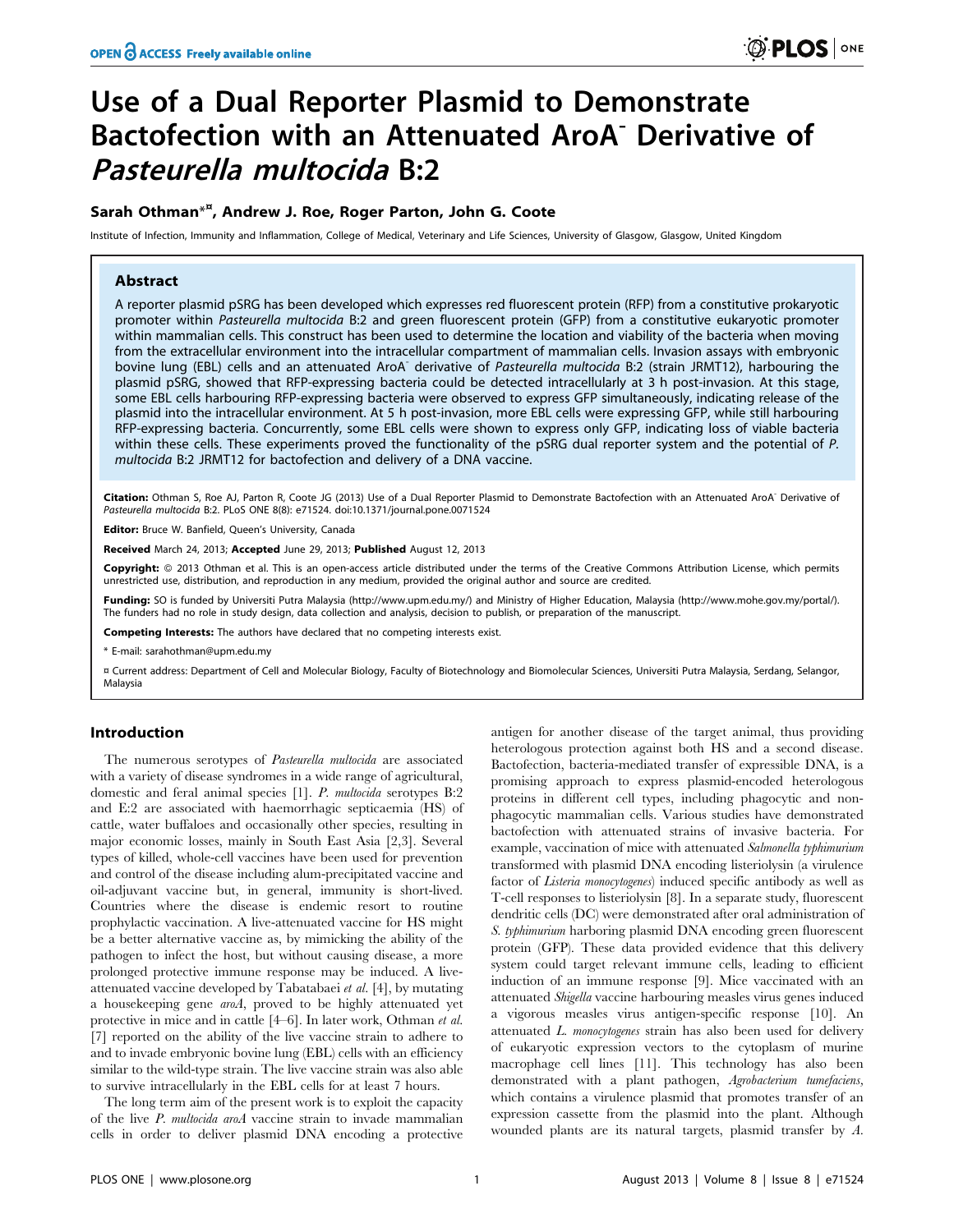tumefaciens has also been demonstrated to yeast and fungi. In vitro, it can also target human cell lines such as HeLa cells [12]. These reports clearly demonstrate bacterial versatility as delivery vectors. As this approach has not previously been used with Pasteurella, we have developed a bactofection model system for use with this organism that employs a dual-expression plasmid for protein expression in both prokaryotic and eukaryotic cells in order to understand the fate of the plasmid DNA carrying antigenic genes after delivery by the live-vaccine strain in vivo.

#### Materials and Methods

#### Bacterial Strains and Growth Conditions

Bacterial strains used in this study were: P. multocida B:2 JRMT12, an aroA deletion mutant of P. multocida strain 85020 [4] and E. coli XL-1BLUE (Amersham Biosciences). P. multocida was grown on Brain Heart Infusion (BHI) agar or in BHI broth (Difco) media and E. coli was grown on Luria-Bertani (LB) agar or in LB broth (Difco) media at  $37^{\circ}$ C and shaken at 180 rpm.

#### Plasmids

Plasmid pMK-Express [13] is a broad-host range plasmid that can propagate in HAP (Haemophilus, Actinobacillus & Pasteurella) bacteria. An A. pleuropneumoniae promoter, <sup>P</sup>sod-C, was incorporated into plasmid pMK-Express upstream of the *gfpmut3* gene coding for GFP. This constitutive promoter was able to express the GFP protein in Pasteurella [13]. Plasmid pDsRed-Monomer (Clontech) encodes red fluorescent protein (RFP) from the DsRed fragment. Plasmid  $\tt pEGFP-N1^{TM}$  (Clontech) encodes green fluorescent protein (GFP) from a constitutive eukaryotic promoter  ${}^P\text{CMV}_{\text{IE}}$  and is able to replicate in E. coli and eukaryotic cells.

#### General Molecular Biology Techniques

Plasmid extractions were performed using Qiaprep spin columns (Qiagen). DNA concentrations were measured using a NanoDrop ND-1000 UV-visible spectrophotometer (NanoDrop Technologies). Unless otherwise stated, restriction enzymes were obtained from New England Biolabs and used according to the manufacturer's protocol. PCR was performed according to standard procedures [13,14] using Taq DNA polymerase (NEB,UK). RED primers with internal PciI sites (bold fonts) (RED Forward:  $5'$ - CTACATGTCCGCGCCAACCG  $-3'$ , RED Reverse: 5'- GCACATGTTCTACTGGGAG -3') were used to amplify the  $P_{sodC}$ -DsRed fragment from plasmid pMK-RED. A MegaBACE1000 (96 capillary) sequencer, which used Big Dye (Applied Biosystems) and ET-Dye Terminator (Amersham Bioscience) chemistries, was employed for DNA sequencing. The sequencing was done by The Sequencing Unit, University of Dundee, Scotland.

#### Plasmid Transformation

An overnight culture of *P. multocida* grown in BHI broth was diluted 1 in 100 into 500 ml of pre-warmed BHI broth and grown at 37<sup>°</sup>C to an optical density at 600 nm ( $OD_{600nm}$ ) of 0.5–0.7 measured using a cell density meter (WPA CO8000, Biochrom Ltd.). The cells were harvested by centrifugation and then made electrocompetent by concentrating 100-fold and washing three times with ice-cold 10% (v/v) glycerol before suspension in icecold 10%  $(v/v)$  glycerol. Electrocompetent cells (50  $\mu$ l) plus 10– 200 ng of PCR product, plasmid or ligation mixture were used. After mixing, electroporation was done with a Bio-Rad pulse controller (MicroPulser Electroporator, Bio-Rad) set at 2.5 kV (field strength 12.5  $\text{kV/cm}^2$ ). Shocked cells were added to 1 ml of BHI and incubated at  $37^{\circ}$ C for 4 h. Aliquots of  $50-100 \mu$ l of transformed cells were then spread onto selective plates containing appropriate antibiotics and the plates were incubated at  $37^{\circ}$ C to obtain transformant colonies.

For E. coli, plasmid DNA was transformed into E. coli XL-1BLUE using the heat shock protocol specified by the manufacturer (Amersham Biosciences).

#### Preparation of Embryonic Bovine Lung (EBL) Cells

EBL cells (German Collection of Microorganisms and Cell Cultures, no. ACC192) were grown as a monolayer in Minimal Essential Medium (MEM 2279, Sigma) containing streptomycin (100 mg/ml), penicillin (100 U/ml) and 15%  $(v/v)$  foetal calf serum (FCS, Sigma) in a humidified atmosphere of  $5\%$  (v/v)  $CO<sub>2</sub>$ and 95%  $(v/v)$  air at 37°C. Cells taken from liquid nitrogen stock were cultured for two days before seeding into a 24-well tissueculture plate and incubated overnight.

#### EBL Cell Viability Assessment

The trypan blue exclusion method was used. A mixture containing 10  $\mu$ l of trypan blue (0.4% w/v) (Sigma) and 10  $\mu$ l of the cell suspension was placed in an improved Neubauer (1/400 mm<sup>2</sup> × 0.1 mm depth) chamber and viewed with a light microscope and a  $\times$ 10 objective lens. Cells stained blue were counted as dead whereas clear cells were counted as viable.

#### P. multocida Invasion of EBL Cells

This was done as previously described (Othman *et al.*, 2012) (N.B. ref [7]). Briefly, bacteria were harvested from 18-h cultures in BHI broth, washed twice in phosphate-buffered saline (PBS) and suspended in MEM without antibiotics. The bacterial suspension was adjusted to an  $OD_{600nm}$  corresponding to approximately  $1\times10^7$  colony forming units (CFU)/ml to allow a final multiplicity of infection (MOI) of 100 bacteria/ mammalian cell. Previous work had shown this to be the optimum MOI in our system (7). The concentration of viable EBL cells in one well of a 24-well tissue culture plate was assessed by trypan blue and bacterial suspension was then added at the appropriate concentration to each well containing EBL monolayer. The plate was centrifuged at  $1200 \times g$  for 5 min in a Heraeus 3 S-R centrifuge to encourage close contact between the EBL and bacterial cells. After incubation in a  $CO<sub>2</sub>$ incubator at  $37^{\circ}$ C for 2 h, the wells were washed gently with PBS to remove the unattached bacteria. The washing step was repeated twice. One millilitre of MEM with antibiotics [polymyxin (50  $\mu$ g/ml) and gentamicin (50  $\mu$ g/ml)] was added to each well and the plate was incubated for 1 h at  $37^{\circ}$ C in  $5\%$  $(v/v)$   $CO<sub>2</sub>$  to kill any remaining extracellular bacteria. The wells were then washed twice with PBS to remove the antibiotics before further manipulation.

#### Assessment of RFP and GFP Expression in Bacteria

This was monitored using a fluorimeter (FLUOstar OPTIMA, BMG Labtech). BHI broth (100 ml), supplemented with appropriate antibiotics at a final concentration of 50  $\mu$ g/ml, was inoculated with 1 ml of an overnight culture of P. multocida B:2 or E. coli XL-1BLUE and shaken at 180 rpm,  $37^{\circ}$ C. At hourly intervals, 1 ml samples of culture were taken and the  $OD_{600nm}$  was measured. The suspension was then centrifuged at 13 000 x g for 1 min and the pellet resuspended in 1 ml of PBS. The  $OD_{600nm}$ was measured again with PBS as standard and 200 µl aliquots placed in wells of a 96-well flat-bottom dish (Corning, USA) in triplicate. The fluorescence intensity (FI) at 550 nm for GFP and 590 nm for RFP was measured in the fluorimeter with a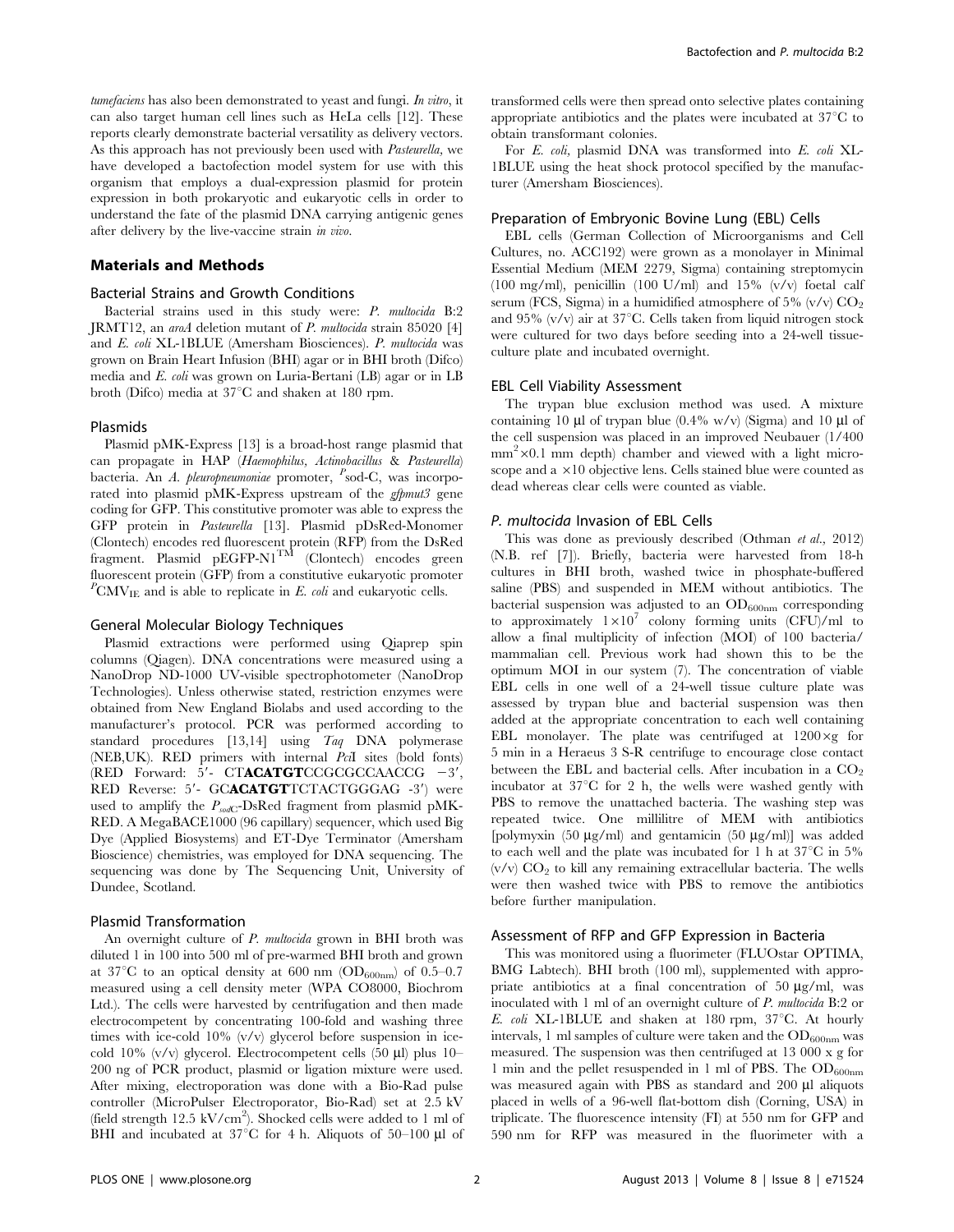fluorescent light filter and excitation at 490 nm and 520 nm, respectively. All samples were compared with bacteria without plasmids to eliminate background fluorescence. Samples were taken at hourly intervals until the  $OD_{600nm}$  reached stationary phase  $(\sim 2.0)$ . Control experiments showed negligible expression of GFP in P. multocida JRMT12 throughout the growth cycle, indicating that the  $\overline{P}_{\rm CMV_{IE}}$  promoter was not able to drive transcription of GFP in this prokaryotic background.

#### Fluorescence Imaging

Fluorescent staining of EBL cells. EBL cells were treated according to the invasion assay above. The only difference for fluorescence microscopy (FM) slide preparation was that the EBL cells were seeded in a chamber-slide (NUNC) rather than a 24-well plate, so that cells could be fixed directly to the slide after removing the well from the chamber slide.

After antibiotic treatment to eliminate extracellular and adherent bacteria, the monolayer was washed twice with PBS. CellMask plasma membrane stain (GE Healthcare) (5  $\mu$ g/ml) (diluted according to manufacturer's instructions) was added at 200 µl per well. The chamber-slide was then incubated for 7 min at 37<sup>°</sup>C in an atmosphere supplemented with 5%  $(v/v)$  CO<sub>2</sub>. The staining solution was removed from the well and the cells washed three times with PBS. Pre-warmed paraformaldehyde (PFA) 200  $\mu$ l at 4% (v/v) was added to each well and slides incubated for 30 min at 37°C in an atmosphere supplemented with 5%  $(v/v)$  $CO<sub>2</sub>$ . PFA was then removed and cells were washed three times with PBS. The wells were then removed from the chamber-slide and the slide was left to dry.

Fluorescence mounting medium (DAKO) was used to cover the fixation area on the chamber-slide. A cover slip was then gently applied on top of the medium to avoid air bubble formation. Any gap between the cover slip and the chamber-slide was then sealedoff using nail varnish to prevent air pockets from forming. The slide was left for 10 min to allow the mounting medium to set. It was then cleaned and labelled before storage in the dark.

#### Fluorescent Staining of Bacteria

Bacteria were grown in BHI broth with vigorous shaking at  $37^{\circ}$ C until an OD<sub>600nm</sub> of 0.3–0.5 was obtained. One millilitre of bacterial suspension was taken and centrifuged at  $13\ 000 \times g$  for 1 minute. The pellet was resuspended in 1 ml of PBS and the  $OD_{600nm}$  was measured. An aliquot of 200  $\mu$ l was transferred from the PBS suspension into a flat-bottom 96-well plate. All samples were done in triplicate. Fluorescence intensity (FI) of RFP was then measured.

A vial of Cye5Dye (Amersham Bioscience) was mixed with 100 ml of PBS according to the manufacturer's instructions and the dye was then mixed with bacterial suspension at a ratio of 1:20  $(25 \mu)$  of dye to 500  $\mu$ l of bacterial suspension). The mixture was then incubated in the dark at room temperature for 1 h to allow staining of bacterial free-peptide groups on the outer membrane. After incubation, the suspension was pelleted at 13  $000 \times g$  for 1 min and washed with 1 ml of PBS before being re-centrifuged. The washing step was repeated until the suspension was no longer coloured.

For fixation, an aliquot of the suspension was mixed (1:1) with  $4\%$  (v/v) PFA. About 20 µl of the fixation mixture was spotted onto a clean spot-slide which was then left at room temperature to dry. Fluorescence mounting medium (DAKO) was used to cover the fixation area on the spot-slide and the slides prepared for storage as described.

#### Fluorescence Microscopy (FM)

Fluorescence imaging was done with a Zeiss AxioImager M1 upright fluorescence microscope (Carl Zeiss) connected to a Hamamatsu Orca 03 and QIClick digital charge-coupled device (CCD) camera. The system allows visualization of fluorescence at high spatial resolution  $(1200 \times 1300)$  pixels) and high bit depth (12bit gray scale). Acquisition, visualization, measurement and restoration of the images were then processed with Volocity software (Perkin Elmer).

#### Results

#### Construction of ''traffic-light'' Plasmid, pSRG

Fig. 1 shows the cloning strategy for the construction of pSRG. First, plasmid pMK-RED was generated. It was derived from plasmid pMK-Express [13] and contained the DsRed fragment from pDsRed-Monomer (Clontech). The gfpmut3 gene from pMK-Express was removed by digestion with BamHI and NotI and replaced by the DsRed fragment cut from pDsRed-monomer to produce pMK-RED (Fig. 1A). Plasmid pMK-RED was then used as a template for PCR with RED primers to amplify the  $P_{sodC}$ -DsRed fragment with PciI sites at each end. This amplimer was cut with PciI and cloned into the unique PciI site of pEGFP-N1 (Fig. 1B, C). Ligation of this fragment into pEGFP-N1 was performed at a ratio of 1:2 (plasmid:fragment) to obtain plasmid pSRG (Fig. 1D). The ligation mixture was then transformed into E. coli XL-1BLUE. Plasmid pSRG was purified using Qiaprep Spin Miniprep Kit (Qiagen) according to manufacturer's instruction and confirmed by restriction enzymes digestion.

After that, pSRG was electroporated into P. multocida B:2 JRMT12 and positive transformants were selected on BHI agar supplemented with kanamycin  $(50 \mu g/ml)$ . A strain harbouring pSRG was assessed for plasmid stability after repeated subculture. P. multocida B:2 JRMT12 pSRG was plated on BHI agar with and without kanamycin (50  $\mu$ g/ml). After incubation for 24 h, selected colonies from both plates were streaked to fresh plates. After a further 24 h, a dozen colonies were picked from both plates and inoculated into BHI broth with or without kanamycin  $(50 \mu g/ml)$ respectively. After 24 h, plasmids were purified and analysed by restriction digestion with PciI for confirmation of their identity. Strains were subcultured daily into fresh broth medium for 14 days and plasmids from each culture were purified and analysed every alternate day. After 14 days, P. multocida B:2 JRMT12 pSRG cultured without antibiotic was found to be still harbouring the plasmid in each of the 12 clones subcultured. Thus, pSRG was stably maintained in P. multocida B:2 JRMT12 in the absence of antibiotic.

### Expression of RFP from pSRG in P. multocida B:2 JRMT12

Figure 2 (I) shows the fluorescence intensity (FI) in relative fluorescence units (RFU) of P. multocida B:2 JRMT12 pSRG plotted against bacterial density  $(OD_{600nm})$ . Immediately after inoculation into BHI broth, at  $OD_{600nm}$  0.07, the strain was clearly expressing RFP  $(FI > 2500$  RFU). This fluorescence decreased initially but then increased with increasing bacterial density, to  $>3000$  RFU when the OD<sub>600nm</sub> had reached 0.79. After that, the RFP expression was seen to decline. The results indicated that the RFP expression from this strain peaked in the late exponential phase of growth.

## Visualization of RFP Expression from P. multocida B:2 JRMT12 pSRG via Fluorescence Microscopy (FM)

The bacteria were cultured as described before, and sampling was done between  $OD_{600nm}$  0.7 and 0.8 in order to capture the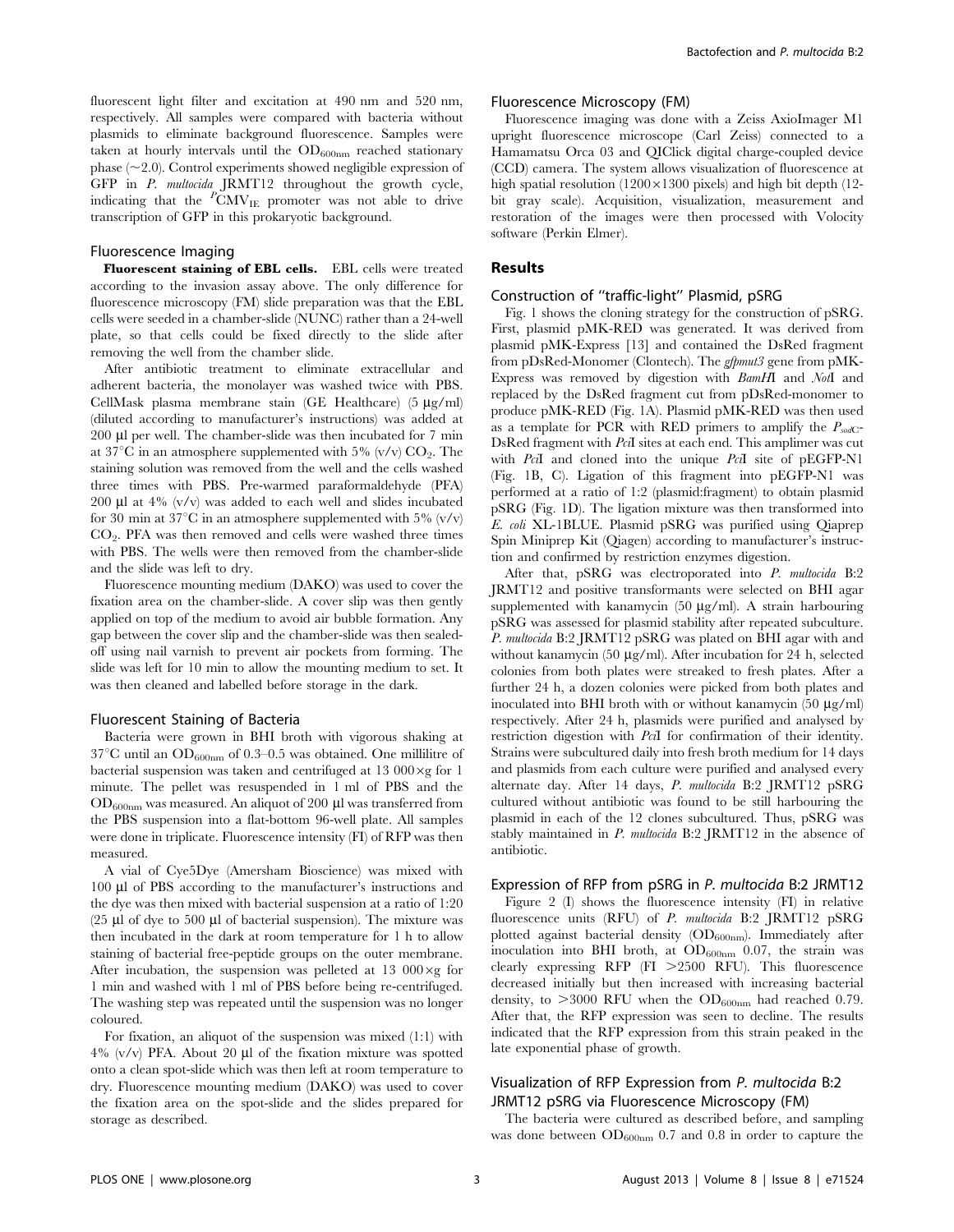

Figure 1. Construction of the "traffic light" reporter plasmid, pSRG. (A) Plasmid pMK-RED was constructed from plasmid pMK-Express [13] containing the DsRed.M1 gene from plasmid pDsRed-Monomer (Clontech) inserted between the *Bam*HI and NotI sites in place of the *gfpmut3* gene.<br>(B) Eukaryotic expression plasmid pEGFP-N1<sup>TM</sup> (Clontech) was digested with *P* containing Pcil sites. (D) Plasmid pSRG with two expression systems, a red reporter system that functions in prokaryotic cells driven by the sodC promoter and a green reporter system that functions in eukaryotic cells driven by the <sup>P</sup>CMV<sub>IE</sub> promoter. doi:10.1371/journal.pone.0071524.g001

bacteria during maximum RFP expression. After confirming RFP expression, in the fluorimeter, bacteria were prepared for microscopy.

In Figure 2 (II), a set of images was captured from the spot slide prepared with P. multocida B:2 JRMT12 pSRG taken at  $OD_{600nm}$ 0.79. Images were taken of the same field using the  $100 \times$  objective lens under three different light paths to ease visualization. Image A, taken under DIC (Differential Interference Contrast) (white) light, showed a heavy cluster of bacteria. When the same field of the slide was captured in B, where the image was taken under filtered fluorescent light (Excitation = 649 nm, Emis $sion = 670$  nm) (blue) to visualize the counterstain Cy<sub>5</sub> Dye, the bacteria were more defined. This image was taken at  $0.6 \ \mu m$ splicing through the slide in order to view a single layer of the bacteria. The slide was set to be sectioned optically at  $0.3 \mu m$ intervals from top to bottom; an image was captured at every 0.3  $\mu$ m depth at a total section stacking of 3.0  $\mu$ m. The Volocity software was then utilized to deconvolve images captured by reversing the optical distortion to produce a sharper and clearer image. This technique also eliminated background light diffraction. Image C was taken under filtered fluorescent light  $(Exc. = 557 nm, Ems. = 585 nm)$  (red) to visualize bacteria expressing RFP from plasmid pSRG and under filtered fluorescent light (Exc.  $= 649$  nm, Ems.  $= 670$  nm) (blue) to show the counterstain in order to localize the RFP expression in the bacteria. The image showed purplish pink coccobacilli of P. multocida B:2 JRMT12 pSRG expressing RFP. Image D shows a 3-dimensional (3D) image of image C to generate a 3D model of the RFPexpressing bacteria. The vertical elongated shape of the bacteria is

presumed to be an artefact of iterative restoration after image manipulation using Volocity software.

## Intracellular Trafficking of P. multocida B:2 JRMT12 pSRG within EBL Cells

EBL cells and bacteria were prepared as above but with the modification that the bacterium, P. multocida B:2 JRMT12 pSRG, was grown to  $OD_{600nm}$  0.79 (at maximum RFP expression) before use in the invasion assay. Slides were prepared for FM and viewed under the x100 objective lens of the Zeiss AxioImager M1 microscope (Carl Zeiss).

Five sets of images are displayed in Figure 3. Sets A and B were captured from slides prepared after the standard invasion time of 3 h, while sets C and D were captured from slides prepared at 5 h post-invasion. All images in a set were captured in the same field of the slides but under different light paths. In set A, the first image (i) shows a single EBL cell taken under DIC (white) light. Under bluefiltered fluorescent light, the plasma membrane was stained blue (ii). An overlay of blue- and red-filtered fluorescent light showed the cell membrane as blue and the internalized P. multocida B:2 JRMT12 pSRG as red (iii). The 3D image (iv) displayed was generated from the 2D image using Volocity software. However, when the fluorescent light path was changed to green to visualize GFP, no green fluorescence was found to be expressed by this EBL cell (not shown). Hence, at 3 h post-invasion, internalized bacteria were found in this EBL cell but no expression of GFP was detected. This indicated that the bacteria were still intact and had not released plasmid into the intracellular environment of the EBL cell.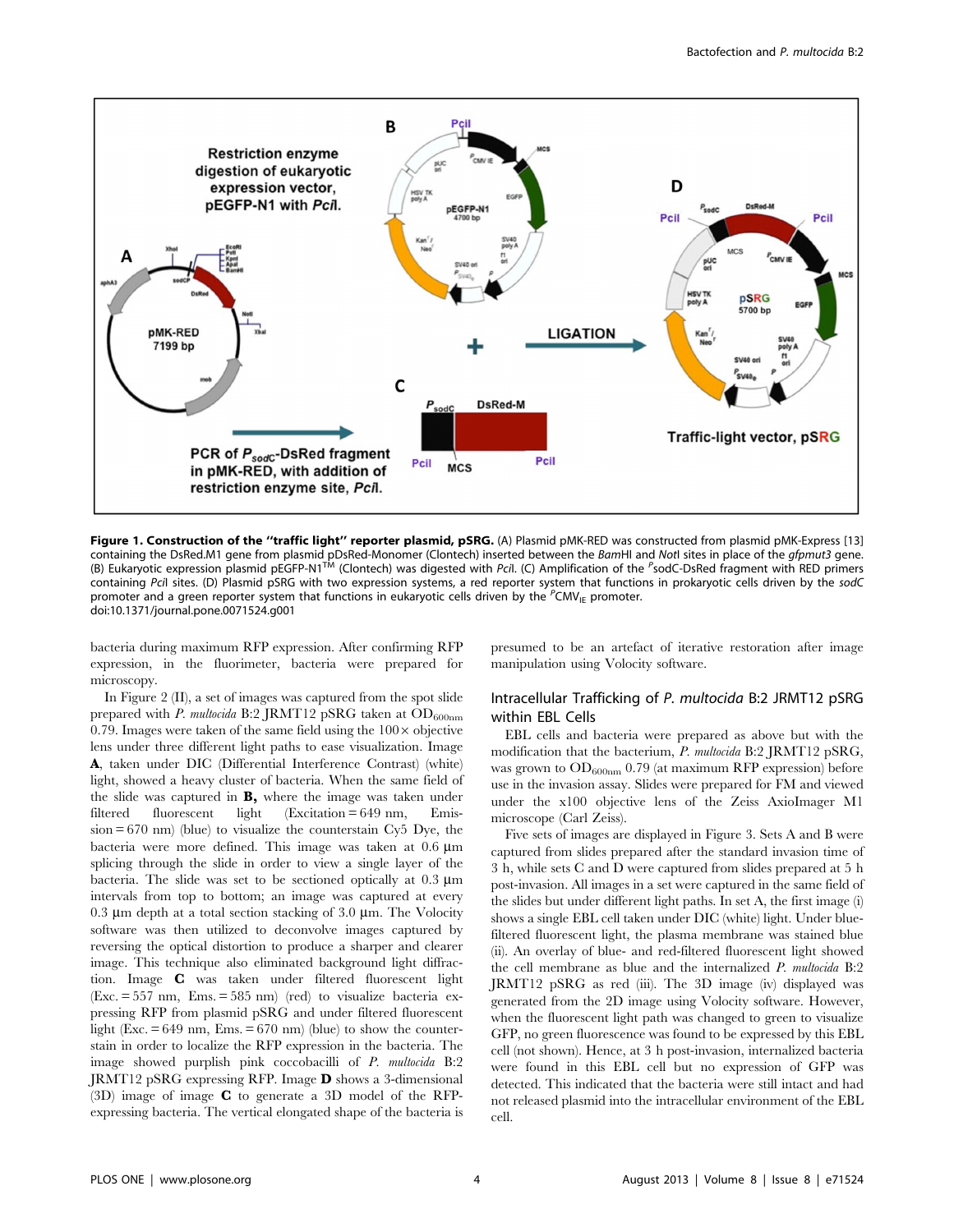

Figure 2. (I) Assessment of RFP expression by P. multocida B:2 JRMT12 pSRG during growth. P. multocida B:2 JRMT12 without plasmid acted as a control for background fluorescence. Fluorescence was plotted against OD<sub>600nm</sub> using Microsoft Excel software and data were corrected for background fluorescence. Experiments were performed in triplicate and the error bars indicate standard deviations of the means. (II) Visualization of P. multocida B:2 JRMT12 pSRG via fluorescence microscopy. Images of P. multocida B:2 JRMT12 pSRG were taken of the same field under three different light paths; A: DIC (white) light, B: filtered fluorescent light (Exc. = 649 nm, Ems. = 670 nm) (blue) to visualize the counterstain, Cy5 Dye (Amersham Bioscience), C: two filtered lights; filtered fluorescent light (Exc. = 557 nm, Ems. = 585 nm) (red) to visualize bacteria expressing RFP from plasmid pSRG and filtered fluorescent light (Exc. = 649 nm, Ems. = 670 nm) (blue) to visualize the counterstain, Cy5 Dye in order to show that RFP expression was within the bacteria, D: 3D imaging of the 2D image from C using Volocity software. doi:10.1371/journal.pone.0071524.g002

As in set A, images in set B were also captured at 3 h postinvasion. In this set, again a single EBL cell is clearly defined under the DIC (white) light (i) and filtered fluorescent blue light demonstrated the EBL cell membrane in blue when stained by the plasma membrane stain CellMask (ii). Under red and blue filtered fluorescent light, RFP expression (red) was visualised as in image A (iii). By switching the filtered fluorescent light path into green and blue, the EBL cell was seen to express GFP within the cell cytoplasm (iv). 3D images (v & vi) were then generated from the 2D images using the Volocity software. The data could be interpreted to indicate that, in this EBL cell, free plasmid was available for expression of GFP in the cytoplasm of the cell. The presence of fewer RFP-expressing bacteria within this cell might mean that others had been lysed so that they were no longer able to express RFP but had released plasmid into the cytoplasm to generate GFP. The obvious presence of bacteria at the periphery of the EBL cell, expressing RFP, might indicate that these bacteria had not yet been taken up by the cell but had nevertheless resisted washing and antibiotic treatment.

Seventy EBL cells were assessed for RFP or GFP expression from slides prepared at 3 h post-invasion. Of these cells, 39 (56%) were found not to be expressing GFP and no RFP-expressing bacteria were found intracellularly. The remaining 31 (44%) EBL cells were found to harbour a number of RFP-expressing P. multocida B:2 JRMT12 pSRG intracellularly and, of these, 12 (17% of total) EBL cells were already expressing GFP. No EBL cells expressing GFP without harbouring RFP-expressing bacteria were found at this stage.

Images in sets C and D were captured at 5 h post-invasion. In set C, under DIC (white) light, a single EBL cell on a monolayer was captured (i). When viewed under filtered fluorescent blue light, the labelled EBL membrane boundaries were visible as a blue fluorescence (ii). When viewed with red and blue filtered fluorescent light paths, the image showed some internalized bacteria (red) within membrane boundaries (blue) (iii). Green and blue fluorescent light paths showed green fluorescence in the EBL cell cytoplasm within membrane boundaries (blue) (iv). Both 2D images were then processed with Volocity software to generate their respective 3D images. In these, localization of RFP (v) and GFP (vi) expression was clearly displayed within the labelled (blue) membrane boundaries.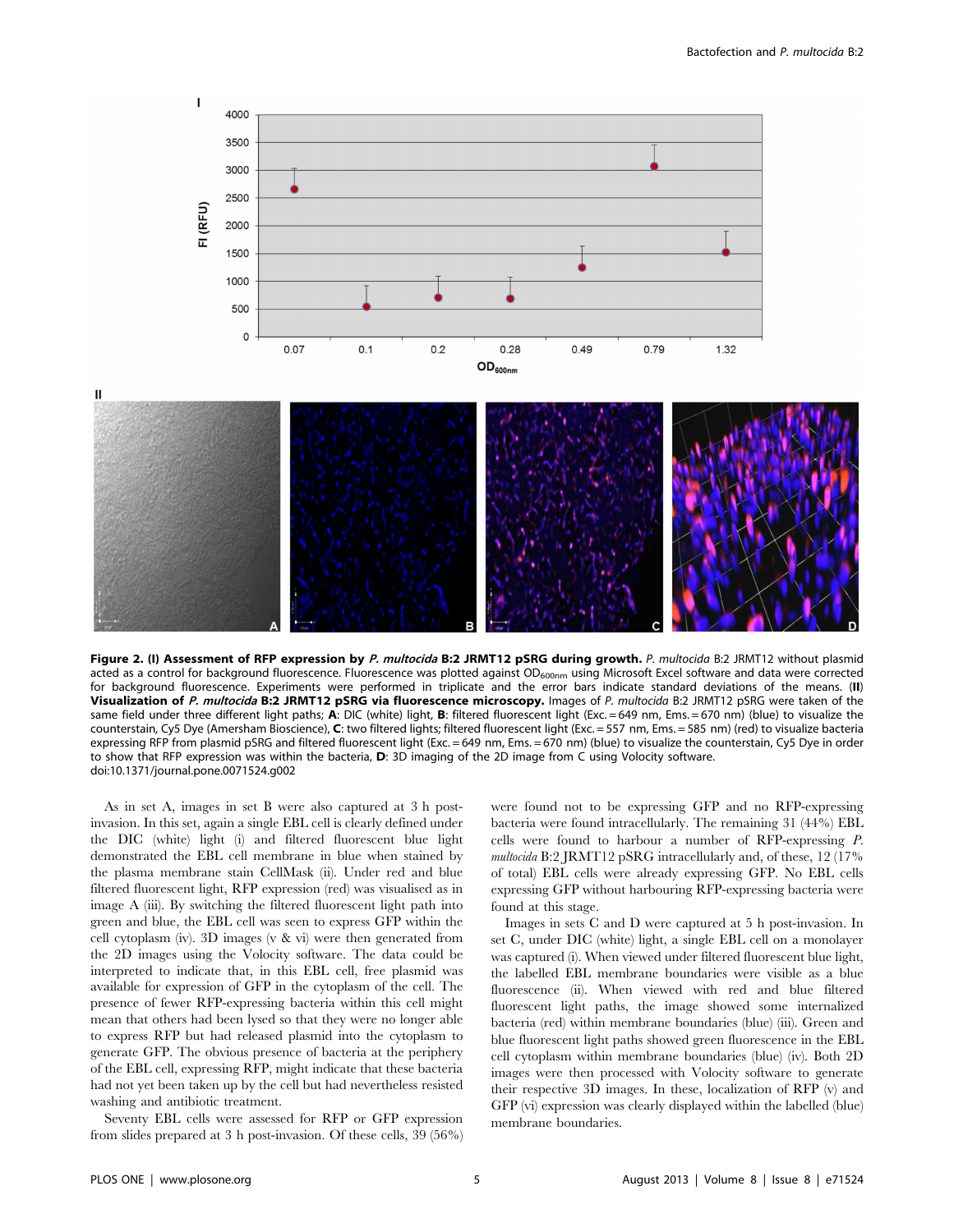

Figure 3. Localization of prokaryotic and eukaryotic protein **expression.** The images show EBL cells after invasion with P. multocida B:2 JRMT12 pSRG. Images were captured at 3 h (A and B) and 5 h (C and D) post-invasion. In A, an EBL cell was viewed (i) under DIC (white) light, (ii) by counterstaining with CellMask<sup>TM</sup> plasma membrane stain (GE Healthcare) (blue), (iii) merged 2D images of (ii) and image captured under filtered fluorescent light (Exc. = 557 nm, Ems. = 585 nm) (red) to visualize internalized RFP-expressing bacteria and (iv) a 3D image of (iii). In B and C, an EBL cell was viewed (i) under DIC (white) light, (ii) by<br>counterstaining with CellMask™ plasma membrane stain (GE Healthcare) (blue), (iii) merged 2D images of (ii) and image captured under filtered fluorescent light (Exc. = 557 nm, Ems. = 585 nm) (red), (iv) merged 2D images of (ii) and image captured under filtered fluorescent light (Exc. = 488 nm, Ems. = 507 nm) (green) to visualize expression of GFP by the mammalian cells, (v) a 3D image of (iii) and ( $vi$ ) a 3D image of (iv). In D, an EBL cell was viewed (i) under DIC (white) light, (ii) by

 $counterstaining with CellMask<sup>TM</sup> plasma membrane stain (GE Health$ care) (blue), (iii) merged 2D images of (ii) and image captured under filtered fluorescent light (Exc. = 488 nm, Ems. = 507 nm) (green) and (iv) a 3D image of (iii). The merged 3D images were included to demonstrate the localization of either RFP or GFP expression. Fluorescence emitted by EBL cells infected with JRMT12 strain harbouring pMK-RED (E) with the same microscope settings, was used as a negative control. Each cell was viewed (i) under DIC (white) light, (ii) by counterstaining with  $CellMask^{TM}$  plasma membrane stain (GE) Healthcare) (blue), (iii) merged 2D images of (ii) and image captured under filtered fluorescent light (Exc. = 557 nm, Ems. = 585 nm) (red) to visualize internalized RFP-expressing bacteria and (iv) merged 2D images of (ii) and image captured under filtered fluorescent light (Exc. = 488 nm, Ems. = 507 nm) (green). doi:10.1371/journal.pone.0071524.g003

Set D images, captured at 5 h post-invasion, show a single EBL cell taken under DIC (white) light (i) and the same cell viewed under filtered fluorescent blue light revealed the labelled cell membrane (ii). Switching to both green and blue filtered fluorescent light showed expression of GFP by the EBL cell, displayed as green fluorescence within the cell membrane (blue) (iii). The 3D image (iv) was then generated from the 2D image using Volocity software. When the cell was viewed under red and blue filtered fluorescent light paths, the image showed only the EBL cell with the membrane boundaries outlined in blue fluorescence (image not shown). These data indicated that, at this stage, internalized RFP-expressing bacteria had been lysed so that they were no longer able to express RFP but had released the plasmid into the EBL cytoplasm for GFP expression controlled by the eukaryotic promoter.

As a negative control, EBL cells were infected with the JRMT12 strain harbouring pMK-RED (Figure 1), which expresses only RFP. This control was analysed using the same microscopy settings as for sets A–D. Panel E shows that internalised bacteria were expressing RFP while the infected EBL cells emitted no detectable green autofluorescence. This confirms the conclusion that fluorescence measured in the GFP channel as in panels B-D could only be attributed to expression from pSRG.

Sixty EBL cells were assessed from slides prepared at 5 h postinvasion. Of these, 28 (47%) were found not to be expressing GFP and no RFP-expressing bacteria were found intracellularly. Each of the remaining 32 (53%) EBL cells were found to be expressing GFP and of these, 12 (20% of total) cells were found to be still harbouring some RFP-expressing P. multocida B:2 JRMT12 pSRG intracellularly whereas the others expressed only GFP.

Images A (iii), B (iii) and C (iii) show the capacity of  $P$ . multocida B:2 JRMT12 pSRG, internalised within EBL cells, to express RFP from pSRG. RFP expression would have taken place within intact bacteria, driven by the  $^P$ sod-C promoter. Images B (iv), C (iv) and D (iv) show the ability of EBL cells to express GFP from pSRG which must have been released from the internalized P. multocida B:2 JRMT12 pSRG in order for the eukaryotic promoter <sup>P</sup>CMV IE to drive expression of GFP within the EBL cell cytoplasm. The images also illustrate the variation in the timing of both RFP and GFP expression with one cell showing RFP expression as late as 5 h post-invasion (image C) and another cell expressing GFP as early as 3 h (images A and B). From observation of 70 EBL cells at 3 h post-invasion, three categories of EBL cells were found. Some were found without any bacteria internally (no RFP expression), some had internalized bacteria but the mammalian cells were not expressing GFP and some, the lowest percentage, harboured internalized viable P. multocida B:2 JRMT12 pSRG but at the same time expressed GFP. Observation of 60 cells at 5 h post-invasion, demonstrated three categories of EBL cells, some without any bacteria internally, some harbouring internalized viable P.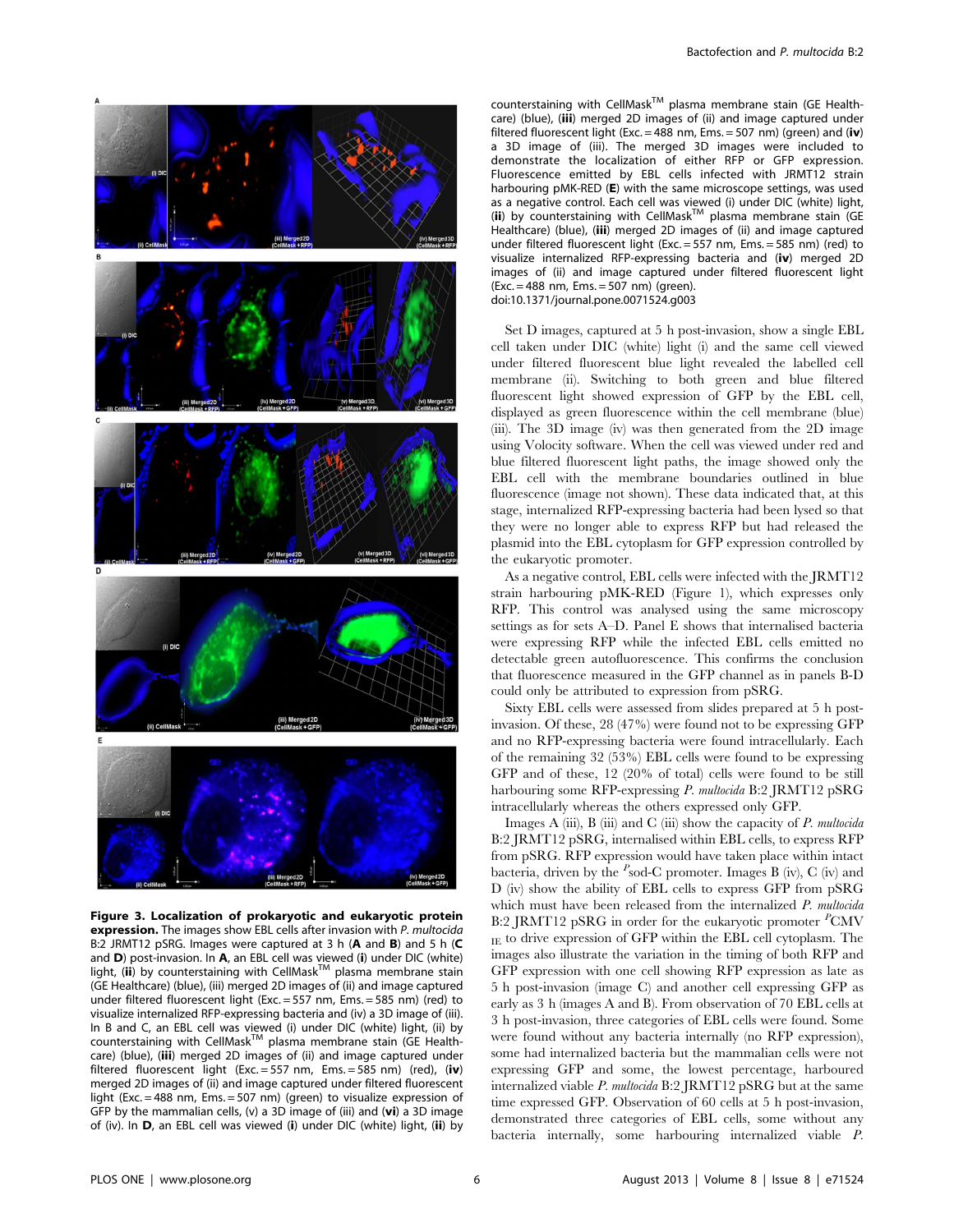

Figure 4. Bactofection pathway for DNA vaccine delivery. Yellow arrows indicate a schematic pathway for the bacterial plasmid delivery process in EBL cells. After internalization of the bacteria and phagolysosome fusion, the escape of the plasmid DNA (pSRG) from the vacuole into the cytosol after bacterial degradation results in the transfer of the pSRG to the intracellular environment of the EBL cell. Plasmid DNA then localises in the nucleus (blue circle) to allow expression of the GFP gene by the eukaryotic promoter, which is followed by GFP formation in the cytosol (green colouration in cytoplasm). Blue arrows point to microscopic images taken at different stages of the invasion assay; (A) P. multocida B:2 JRMT12 pSRG expressing RFP. Bacteria counterstained with Cy5 Dye (blue). (B) EBL cell at 3h post-invasion showing intracellular P. multocida B:2 JRMT12 pSRG expressing RFP. The EBL plasma membrane is counterstained blue. (C) Optical sectioning of the EBL cell in B at 0.3 µm intervals from top to bottom, confirmed the intracellular location of the RFP-expressing bacteria. (D) EBL cell in B at 3h post-invasion showing intracellular P. multocida B:2 JRMT12 pSRG expressing RFP. (E) The same EBL cell in D expressing GFP from intracellular plasmid DNA. (F) EBL cell expressing GFP at 5h post-invasion with P. multocida B:2 JRMT12 pSRG. Magnification x100; counterstaining with Cy5 Dye (blue) for bacteria and CellMask (blue) for EBL cells. doi:10.1371/journal.pone.0071524.g004

multocida B:2 JRMT12 pSRG expressing RFP while at the same time expressing GFP, and some EBL cells without any RFP expression but which expressed GFP. The last category was not found at 3 h post-invasion and the second category of EBL cells found at 3 h post-invasion was not found at 5 h post-invasion. Taken together, these data present good evidence that P. multocida B:2 JRMT12 can carry plasmid pSRG into EBL cells and, while the bacteria remain viable, they will express RFP. Loss of RFP expression at 5 h post-invasion plus expression of GFP would indicate release of pSRG into the cytoplasm from the non-viable bacteria, where the plasmid was able to express GFP from the  ${}^P\text{CMV}_{\text{IE}}$  promoter.

## Discussion

Bactofection (bacteria-mediated transfer of expressible DNA) can be applied for genetic vaccination, gene therapy and production of therapeutic proteins [15]. A development of the work described here would be to apply bactofection to genetic vaccination against cattle diseases. Hence, in this study, our aim was to visualize trafficking of a potential delivery plasmid from P. multocida B:2 into EBL cells using a plasmid able to propagate and express a reporter protein in P. multocida and also to express a reporter protein in mammalian cells. As outlined in Figure I, the ''traffic-light'' plasmid termed pSRG was designed with a promoter, <sup>P</sup>sod-C, active in *Pasteurella* bacteria upstream of a DsRed.M1 gene coding for RFP, together with the virally-derived promoter, <sup>P</sup>CMV<sub>IE</sub>, for expression in eukaryotes, upstream of the EGFP gene coding for GFP. pSRG, at 5700 bp, was successfully propagated and maintained stably in the P. multocida B:2 strain JRMT12 for at least 14 days without the presence of selective antibiotic. Assessment of RFP expression through the bacterial growth cycle showed that JRMT12, harbouring pSRG, expressed RFP maximally during the late exponential phase. Fluorescence microscopy showed P. multocida B:2 JRMT12 pSRG expressing RFP from individual bacteria.

An invasion assay with P. multocida B:2 JRMT12 pSRG was undertaken to demonstrate bacterial entry, plasmid release and reporter protein expression within EBL cells. At 3 h post-invasion, bacteria were seen intracellularly, along with RFP expression and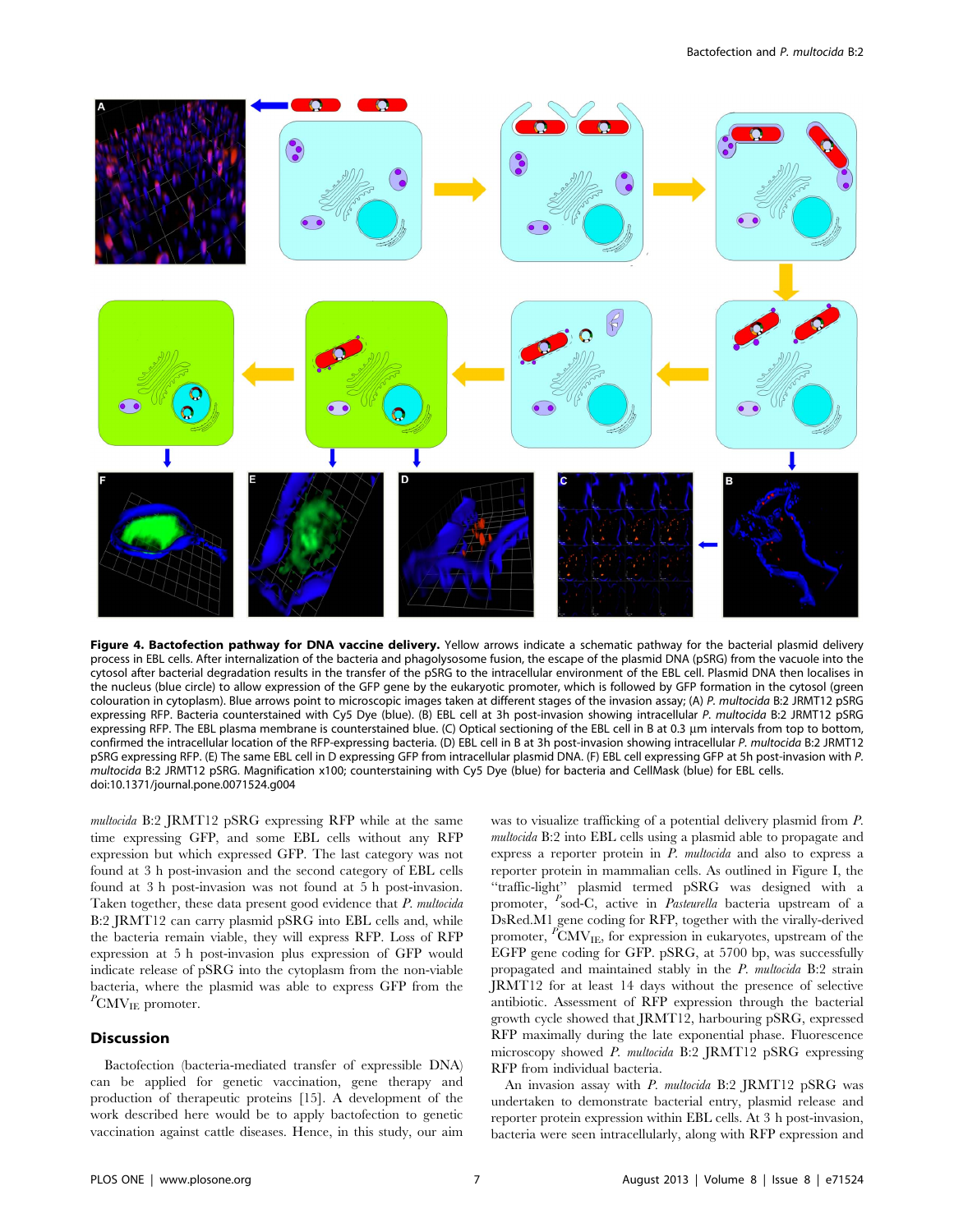in some cells green fluorescence was localised only in the cytoplasm and not in the nucleus. FM images suggested that, at 3 h post-invasion, RFP-expressing bacteria were found intracellulary in EBL cells. Some of these cells were expressing GFP indicating that bacterial lysis had occurred in some cases and plasmid had been released into the cytoplasm. Images captured at 5 h post-invasion showed that some 20% of EBL cells still contained viable P. multocida B:2 JRMT12 pSRG as demonstrated by RFP expression. This confirmed findings of Othman et al [7], on the intracellular survival of the live-vaccine strain, that viable intracellular bacteria could be detected from 3–7 h post-invasion although the number decreased with time. FM images at 5 h postinvasion showed some EBL cells containing viable P. multocida B:2 JRMT12 pSRG were also expressing GFP, an indicator of bacterial lysis and the presence of pSRG in the EBL cell cytoplasm. The 3D images provided a better visualization of the model system to demonstrate localization of expression of each fluorescent protein. Other EBL cells captured at 5 h post-invasion were negative for RFP expression yet were expressing GFP. This suggested that all the internalised bacteria had been lysed and free plasmid DNA had been delivered outside of the phagocytic vacuoles. The 3D images showed localization of eukaryotic GFP expression in the cytosol of the EBL cell.

The high level of bacterial invasion (10–47%) found in this work and a previous study (7) indicates the potential of the system as a delivery method for foreign antigens. However, differences in behaviour are observed among attenuated bacterial strains in the hostile environment inside mammalian cells. Bacteria such as S. flexneri,  $L$ . monocytogenes or  $E$ . coli, carrying the virulence plasmid of S. *flexneri*, invade their host cells and then escape from a vacuole into the cytosol. Once in the cytosol they die, for example because they are auxotrophic, conditionally express autolysins or are killed by the addition of antibiotics to the cultures. This results in lysis of the bacteria and release of the expression plasmids. Some of these plasmids find their way into the nucleus where the open reading frames are expressed under the control of the eukaryotic transcription elements [16–19]. Bacteria such as S. typhimurium, S. typhi or E. coli expressing the invasion gene, inv, of Y. pseudotuberculosis, invade their host cells and remain in the vacuole. There they die, for example due to metabolic attenuation, and release their expression plasmids. By an unknown mechanism, these plasmids cross the vesicular membrane and reach the cell nucleus of the host cells where they are expressed [16,20,21]. Our previous work showed by transmission electron microscopy that invasive aroA P. multocida B:2 were confined to the vacuoles of EBL

#### References

- 1. De Alwis MCL (1992) Pasteurellosis in production animals: A Review. ACIAR Proceedings 43: 11–22.
- 2. Carter GR, De Alwis MCL (1989) Haemorrhagic septicaemia. In: Adlam C, Rutter JM, editors. Pasteurella and pasteurellosis. London: Academic Press. 131–160.
- 3. De Alwis MC (1999) Haemorrhagic septicaemia-a general review. ACIAR Proceedings 57: 99–112.
- 4. Tabatabaei M, Liu Z, Finucane A, Parton R, Coote J (2002) Protective immunity conferred by attenuated *aro*A derivatives of *Pasteurella multocida* B:2 strains in a mouse model of hemorrhagic septicemia. Infect Immun 70: 3355– 3362.
- 5. Hodgson JC, Finucane A, Dagleish MP, Ataei S, Parton R, et al. (2005) Efficacy of vaccination of calves against hemorrhagic septicemia with a live aroA derivative of Pasteurella multocida B:2 by two different routes of administration. Infect Immun 73: 1475–1481.
- 6. Dagleish MP, Hodgson JC, Ataei S, Finucane A, Finlayson J, et al. (2007) Safety and protective efficacy of intramuscular vaccination with a live aroA derivative of Pasteurella multocida B:2 against experimental hemorrhagic septicemia in calves. Infect Immun 75: 5837–5844.
- 7. Othman S, Parton R, Coote J (2012) Interaction between mammalian cells and Pasteurella multocida B:2. Adherence, invasion and intracellular survival. Microb Pathog 52: 353–358.

cells and some internalised bacteria appeared to be ruptured and in the process of degradation (7). Thus, it can be assumed that the attenuated aroA mutant dies through metabolic attenuation and then releases pSRG which must transfer from the vacuoles into the cytoplasm and then be delivered to the nuclear compartment, by an unknown mechanism. The above results have indicated that it is possible to obtain efficient bactofection using P. multocida B:2. However, in future work, more evidence of DNA transfer could perhaps be obtained by demonstrating splicing of the plasmidencoded eukaryotic mRNA or expression in the presence of antibiotics that block prokaryotic protein synthesis.

Figure 4 is a schematic diagram to model the bactofection pathway of P. multocida B:2 JRMT12 pSRG after infection of EBL cells and also incorporates some of the FM images obtained. In Figure 4A, P. multocida B:2 JRMT12 pSRG is shown expressing RFP before invading the EBL cells. At 3 h post-invasion, bacterial RFP expression was seen intracellularly (Figures 4B & 4C). Some infected cells harbouring viable P. multocida B:2 JRMT12 pSRG expressing RFP also expressed GFP (Figures 4D & 4E). This suggested that there was death of the bacteria from an early stage of infection. At 5 h post-invasion, the majority of the GFPexpressing cells were Pasteurella-negative (Figure 4F). In conclusion, our ''traffic-light'' plasmid pSRG, encoding dual promoters downstream of respective fluorescent reporters, represents a convenient and useful tool for analysing the different steps of the P. multocida B:2 infectious process by FM. Together with the liveattenuated P. multocida B:2 strain JRMT12, it has the potential to act as a vaccine, not only against HS, but also to provide immunity to other diseases, by replacing the eukaryotic GFP reporter gene with genes for protective antigens from other disease-causing organisms. In this regard, it will be of considerable value in future work to evaluate the persistence of GFP expression in EBL cells and, more importantly, to assess the persistence of antigen expression in vivo. In addition, our understanding of Pasteurella infection could be broadened by live-cell imaging for better visualization during time-course experiments and by flow-cytometry to further evaluate how bacterial dosage relates to plasmid delivery and protein expression.

#### Author Contributions

Conceived and designed the experiments: JGC RP. Performed the experiments: SO. Analyzed the data: SO AJR. Contributed reagents/ materials/analysis tools: AJR. Wrote the paper: SO JGC RP AJR.

- 8. Darji A, Guzma CA, Gerstel B, Wachholz P, Timmis KN, et al. (1997) Oral somatic transgene vaccination using attenuated S. typhimurium. Cell 91: 765–775.
- 9. Paglia P, Medina E, Arioli I, Guzman CA, Colombo MP (1998) Gene transfer in dendritic cells, induced by oral DNA vaccination with Salmonella typhimurium, results in protective immunity against a murine fibrosarcoma. Blood 92: 3172– 3176.
- 10. Fennelly GJ, Khan SA, Abadi MA, Wild TF, Bloom BR (1999) Mucosal DNA vaccine immunization against measles with a highly attenuated Shigella flexneri vector. J Immunol 162: 1603–1610.
- 11. Dietrich G, Bubert A, Gentschev I, Sokolovic Z, Simm A, et al. (1998) Delivery of antigen-encoding plasmid DNA into the cytosol of macrophages by attenuated suicide Listeria monocytogenes. Nat Biotechnol 16: 181–185.
- 12. Kunik T, Tzfira T, Kapulnik Y, Gafni Y, Dingwall C, et al. (2001) Genetic transformation of HeLa cells by Agrobacterium. Proc Natl Acad Sci U S A 98: 1871–1876.
- 13. Bossé JT, Durham AL, Rycroft AN, Kroll JS, Langford PR (2009) New plasmid tools for genetic analysis of Actinobacillus pleuropneumoniae and other pasteurellaceae. Appl Environ Microbiol 75: 6124–6131.
- 14. Sambrook J, Fritsch EF, Maniatis T (1989) Molecular cloning:A laboratory manual. 2nd ed. Cold Spring Harbor Laboratory Press.
- 15. Liu MA (2011) DNA vaccines: an historical perspective and view to the future. Immunol Rev 239: 62–84.